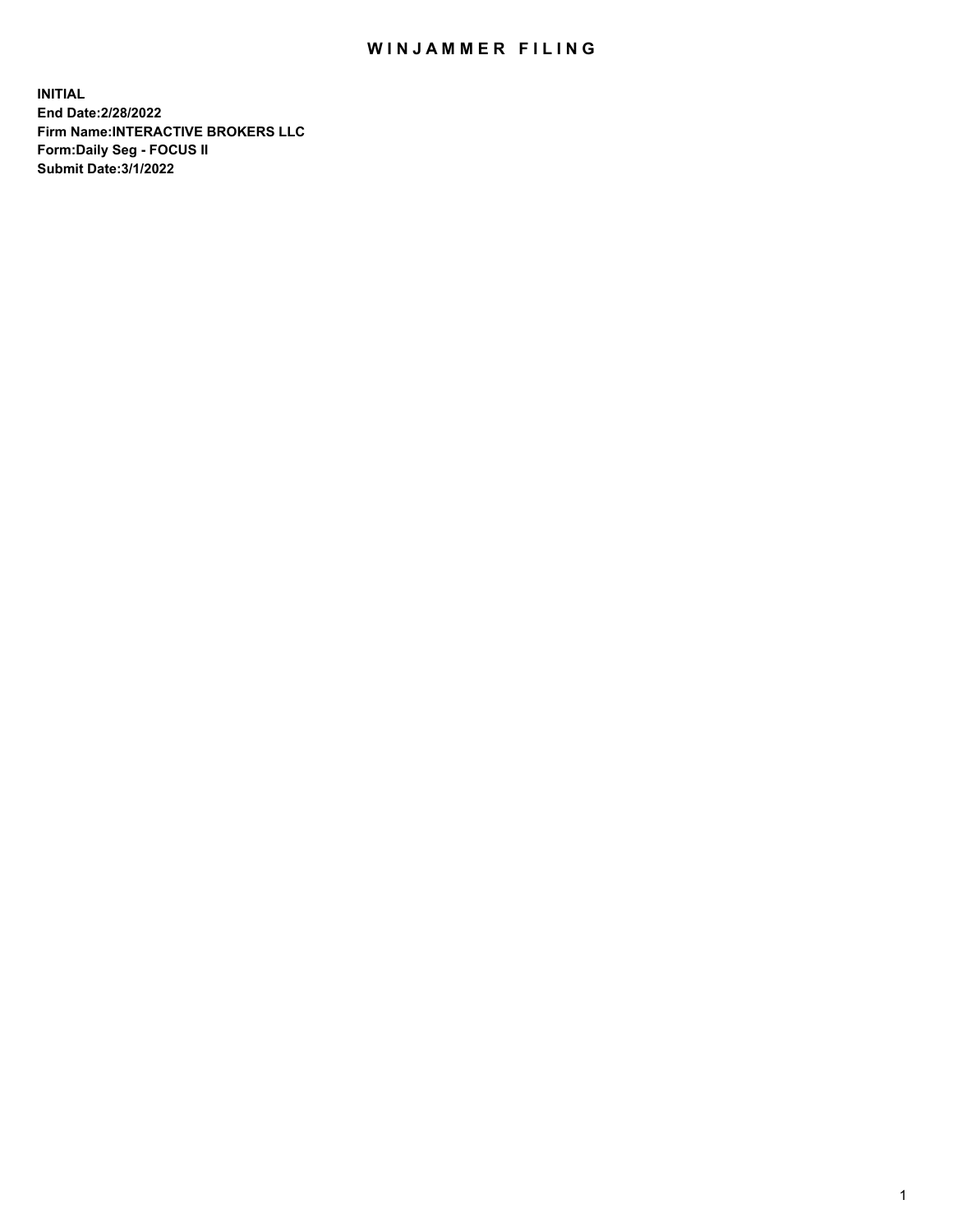**INITIAL End Date:2/28/2022 Firm Name:INTERACTIVE BROKERS LLC Form:Daily Seg - FOCUS II Submit Date:3/1/2022 Daily Segregation - Cover Page**

| Name of Company                                                                                                                                                                                                                                                                                                                | <b>INTERACTIVE BROKERS LLC</b>                                                                 |
|--------------------------------------------------------------------------------------------------------------------------------------------------------------------------------------------------------------------------------------------------------------------------------------------------------------------------------|------------------------------------------------------------------------------------------------|
| <b>Contact Name</b>                                                                                                                                                                                                                                                                                                            | James Menicucci                                                                                |
| <b>Contact Phone Number</b>                                                                                                                                                                                                                                                                                                    | 203-618-8085                                                                                   |
| <b>Contact Email Address</b>                                                                                                                                                                                                                                                                                                   | jmenicucci@interactivebrokers.c<br>om                                                          |
| FCM's Customer Segregated Funds Residual Interest Target (choose one):<br>a. Minimum dollar amount: ; or<br>b. Minimum percentage of customer segregated funds required:% ; or<br>c. Dollar amount range between: and; or<br>d. Percentage range of customer segregated funds required between:% and%.                         | $\overline{\mathbf{0}}$<br>$\overline{\mathbf{0}}$<br>155,000,000 245,000,000<br>00            |
| FCM's Customer Secured Amount Funds Residual Interest Target (choose one):<br>a. Minimum dollar amount: ; or<br>b. Minimum percentage of customer secured funds required:%; or<br>c. Dollar amount range between: and; or<br>d. Percentage range of customer secured funds required between:% and%.                            | $\overline{\mathbf{0}}$<br>$\overline{\mathbf{0}}$<br>80,000,000 120,000,000<br>0 <sub>0</sub> |
| FCM's Cleared Swaps Customer Collateral Residual Interest Target (choose one):<br>a. Minimum dollar amount: ; or<br>b. Minimum percentage of cleared swaps customer collateral required:% ; or<br>c. Dollar amount range between: and; or<br>d. Percentage range of cleared swaps customer collateral required between:% and%. | $\frac{0}{0}$<br>0 <sub>0</sub><br>0 <sub>0</sub>                                              |

Attach supporting documents CH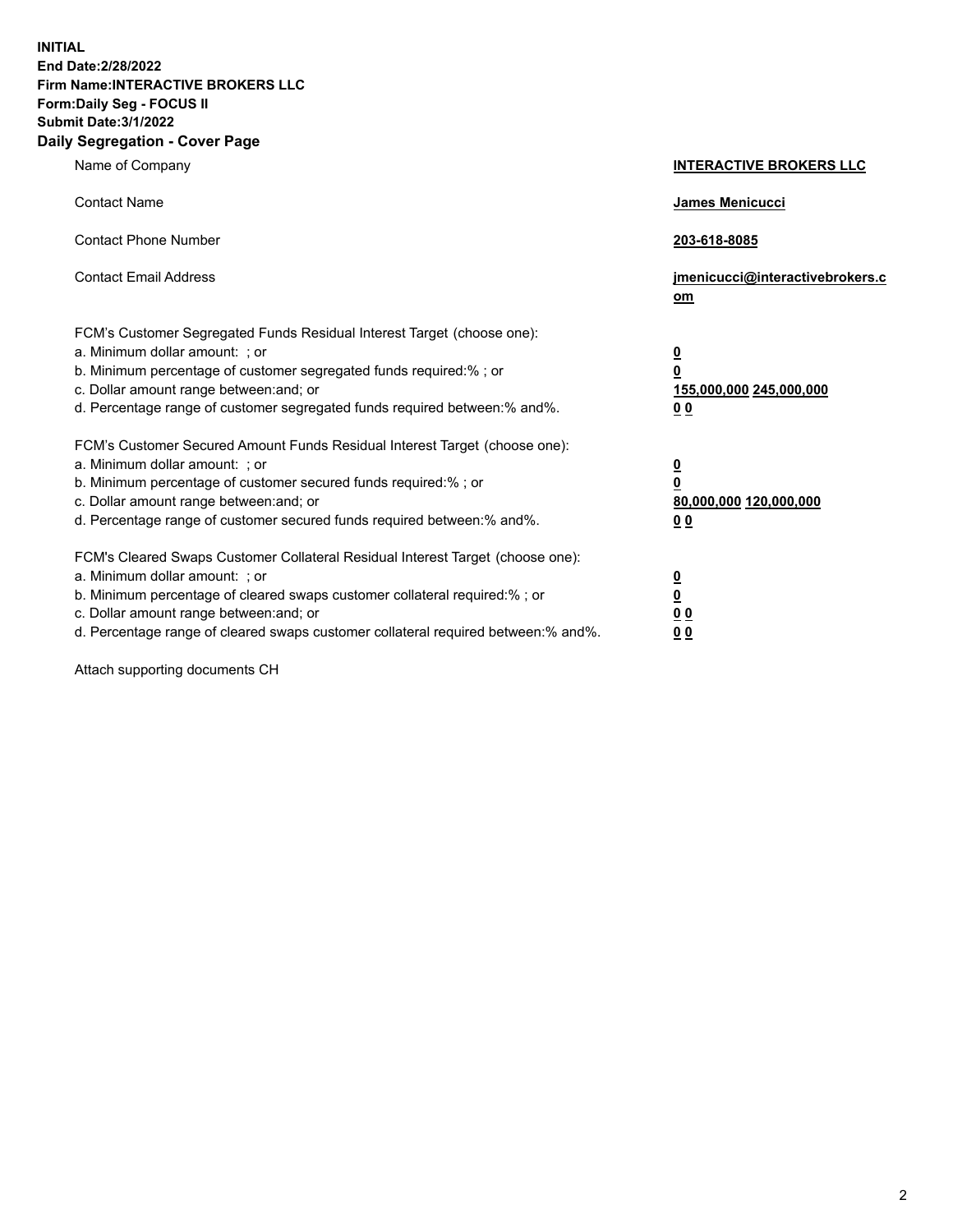**INITIAL End Date:2/28/2022 Firm Name:INTERACTIVE BROKERS LLC Form:Daily Seg - FOCUS II Submit Date:3/1/2022 Daily Segregation - Secured Amounts**

|     | Foreign Futures and Foreign Options Secured Amounts                                         |                                  |
|-----|---------------------------------------------------------------------------------------------|----------------------------------|
|     | Amount required to be set aside pursuant to law, rule or regulation of a foreign            | $0$ [7305]                       |
|     | government or a rule of a self-regulatory organization authorized thereunder                |                                  |
| 1.  | Net ledger balance - Foreign Futures and Foreign Option Trading - All Customers             |                                  |
|     | A. Cash                                                                                     | 463,683,159 [7315]               |
|     | B. Securities (at market)                                                                   | $0$ [7317]                       |
| 2.  | Net unrealized profit (loss) in open futures contracts traded on a foreign board of trade   | 32,132,091 [7325]                |
| 3.  | Exchange traded options                                                                     |                                  |
|     | a. Market value of open option contracts purchased on a foreign board of trade              | 100,045 [7335]                   |
|     | b. Market value of open contracts granted (sold) on a foreign board of trade                | -9,341 [7337]                    |
| 4.  | Net equity (deficit) (add lines 1. 2. and 3.)                                               | 495,905,954 [7345]               |
| 5.  | Account liquidating to a deficit and account with a debit balances - gross amount           | 10,007 [7351]                    |
|     | Less: amount offset by customer owned securities                                            | 0 [7352] 10,007 [7354]           |
| 6.  | Amount required to be set aside as the secured amount - Net Liquidating Equity              | 495,915,961 [7355]               |
|     | Method (add lines 4 and 5)                                                                  |                                  |
| 7.  | Greater of amount required to be set aside pursuant to foreign jurisdiction (above) or line | 495,915,961 [7360]               |
|     | 6.                                                                                          |                                  |
|     | FUNDS DEPOSITED IN SEPARATE REGULATION 30.7 ACCOUNTS                                        |                                  |
| 1.  | Cash in banks                                                                               |                                  |
|     | A. Banks located in the United States                                                       | 64,326,246 [7500]                |
|     | B. Other banks qualified under Regulation 30.7                                              | 0 [7520] 64,326,246 [7530]       |
| 2.  | <b>Securities</b>                                                                           |                                  |
|     | A. In safekeeping with banks located in the United States                                   | 347,936,000 [7540]               |
|     | B. In safekeeping with other banks qualified under Regulation 30.7                          | 0 [7560] 347,936,000 [7570]      |
| 3.  | Equities with registered futures commission merchants                                       |                                  |
|     | A. Cash                                                                                     | $0$ [7580]                       |
|     | <b>B.</b> Securities                                                                        | $0$ [7590]                       |
|     | C. Unrealized gain (loss) on open futures contracts                                         | $0$ [7600]                       |
|     | D. Value of long option contracts                                                           | $0$ [7610]                       |
|     | E. Value of short option contracts                                                          | 0 [7615] 0 [7620]                |
| 4.  | Amounts held by clearing organizations of foreign boards of trade                           |                                  |
|     | A. Cash                                                                                     | $Q$ [7640]                       |
|     | <b>B.</b> Securities                                                                        | $0$ [7650]                       |
|     | C. Amount due to (from) clearing organization - daily variation                             | $0$ [7660]                       |
|     | D. Value of long option contracts                                                           | $0$ [7670]                       |
|     | E. Value of short option contracts                                                          | 0 [7675] 0 [7680]                |
| 5.  | Amounts held by members of foreign boards of trade                                          |                                  |
|     | A. Cash                                                                                     | 210,756,046 [7700]               |
|     | <b>B.</b> Securities                                                                        | $0$ [7710]                       |
|     | C. Unrealized gain (loss) on open futures contracts                                         | 1,821,717 [7720]                 |
|     | D. Value of long option contracts                                                           | 100,045 [7730]                   |
|     | E. Value of short option contracts                                                          | -9,341 [7735] 212,668,467 [7740] |
| 6.  | Amounts with other depositories designated by a foreign board of trade                      | $0$ [7760]                       |
| 7.  | Segregated funds on hand                                                                    | $0$ [7765]                       |
| 8.  | Total funds in separate section 30.7 accounts                                               | 624,930,713 [7770]               |
| 9.  | Excess (deficiency) Set Aside for Secured Amount (subtract line 7 Secured Statement         | 129,014,752 [7380]               |
|     | Page 1 from Line 8)                                                                         |                                  |
| 10. | Management Target Amount for Excess funds in separate section 30.7 accounts                 | 80,000,000 [7780]                |
| 11. | Excess (deficiency) funds in separate 30.7 accounts over (under) Management Target          | 49,014,752 [7785]                |
|     |                                                                                             |                                  |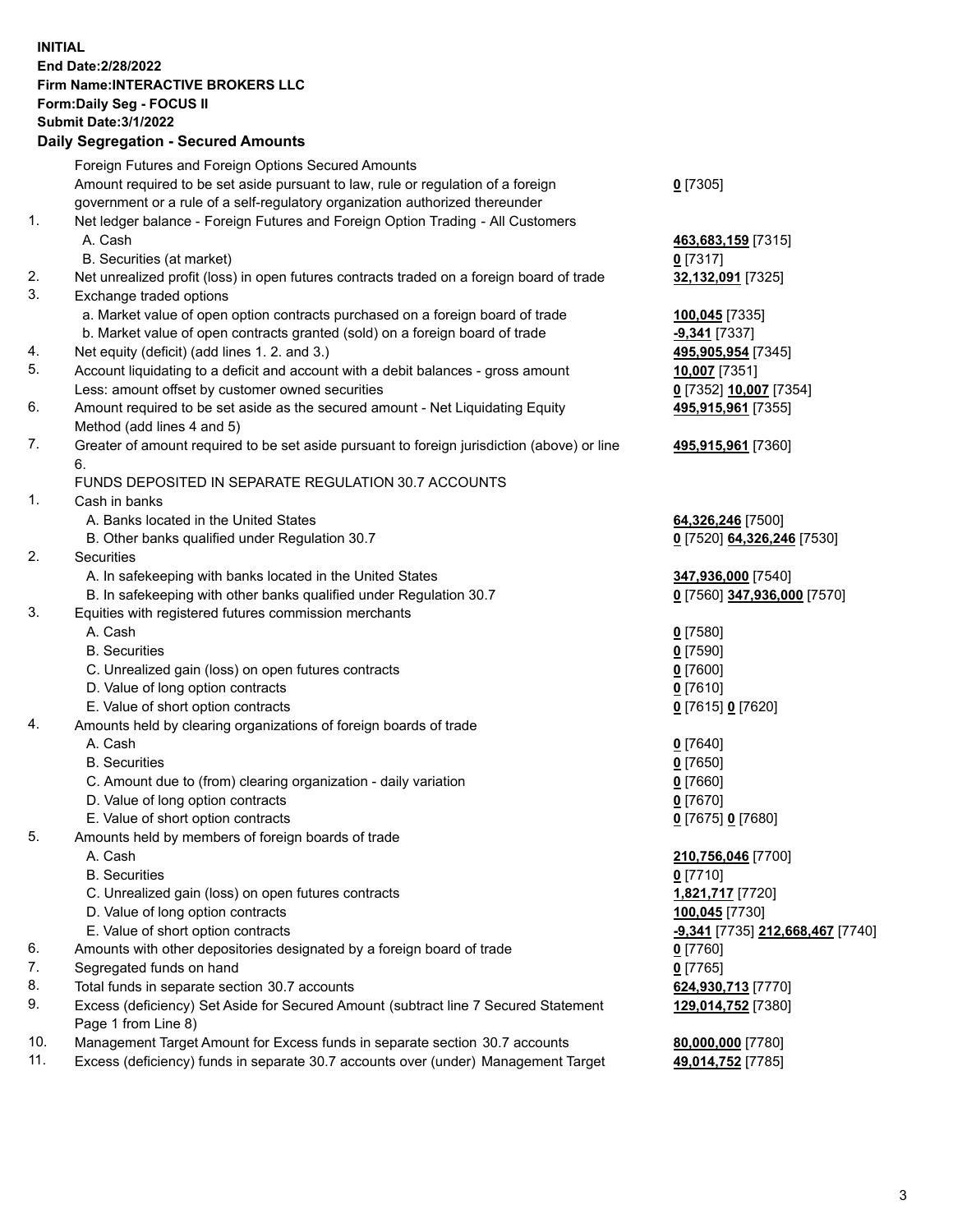**INITIAL End Date:2/28/2022 Firm Name:INTERACTIVE BROKERS LLC Form:Daily Seg - FOCUS II Submit Date:3/1/2022 Daily Segregation - Segregation Statement** SEGREGATION REQUIREMENTS(Section 4d(2) of the CEAct) 1. Net ledger balance A. Cash **7,970,011,961** [7010] B. Securities (at market) **0** [7020] 2. Net unrealized profit (loss) in open futures contracts traded on a contract market **91,581,719** [7030] 3. Exchange traded options A. Add market value of open option contracts purchased on a contract market **808,967,237** [7032] B. Deduct market value of open option contracts granted (sold) on a contract market **-779,605,161** [7033] 4. Net equity (deficit) (add lines 1, 2 and 3) **8,090,955,756** [7040] 5. Accounts liquidating to a deficit and accounts with debit balances - gross amount **1,088,898** [7045] Less: amount offset by customer securities **0** [7047] **1,088,898** [7050] 6. Amount required to be segregated (add lines 4 and 5) **8,092,044,654** [7060] FUNDS IN SEGREGATED ACCOUNTS 7. Deposited in segregated funds bank accounts A. Cash **704,659,802** [7070] B. Securities representing investments of customers' funds (at market) **5,294,341,070** [7080] C. Securities held for particular customers or option customers in lieu of cash (at market) **0** [7090] 8. Margins on deposit with derivatives clearing organizations of contract markets A. Cash **1,219,128,160** [7100] B. Securities representing investments of customers' funds (at market) **1,075,588,283** [7110] C. Securities held for particular customers or option customers in lieu of cash (at market) **0** [7120] 9. Net settlement from (to) derivatives clearing organizations of contract markets **-18,793,763** [7130] 10. Exchange traded options A. Value of open long option contracts **808,967,237** [7132] B. Value of open short option contracts **-779,605,161** [7133] 11. Net equities with other FCMs A. Net liquidating equity **0** [7140] B. Securities representing investments of customers' funds (at market) **0** [7160] C. Securities held for particular customers or option customers in lieu of cash (at market) **0** [7170] 12. Segregated funds on hand **0** [7150] 13. Total amount in segregation (add lines 7 through 12) **8,304,285,628** [7180] 14. Excess (deficiency) funds in segregation (subtract line 6 from line 13) **212,240,974** [7190] 15. Management Target Amount for Excess funds in segregation **155,000,000** [7194] 16. Excess (deficiency) funds in segregation over (under) Management Target Amount Excess **57,240,974** [7198]